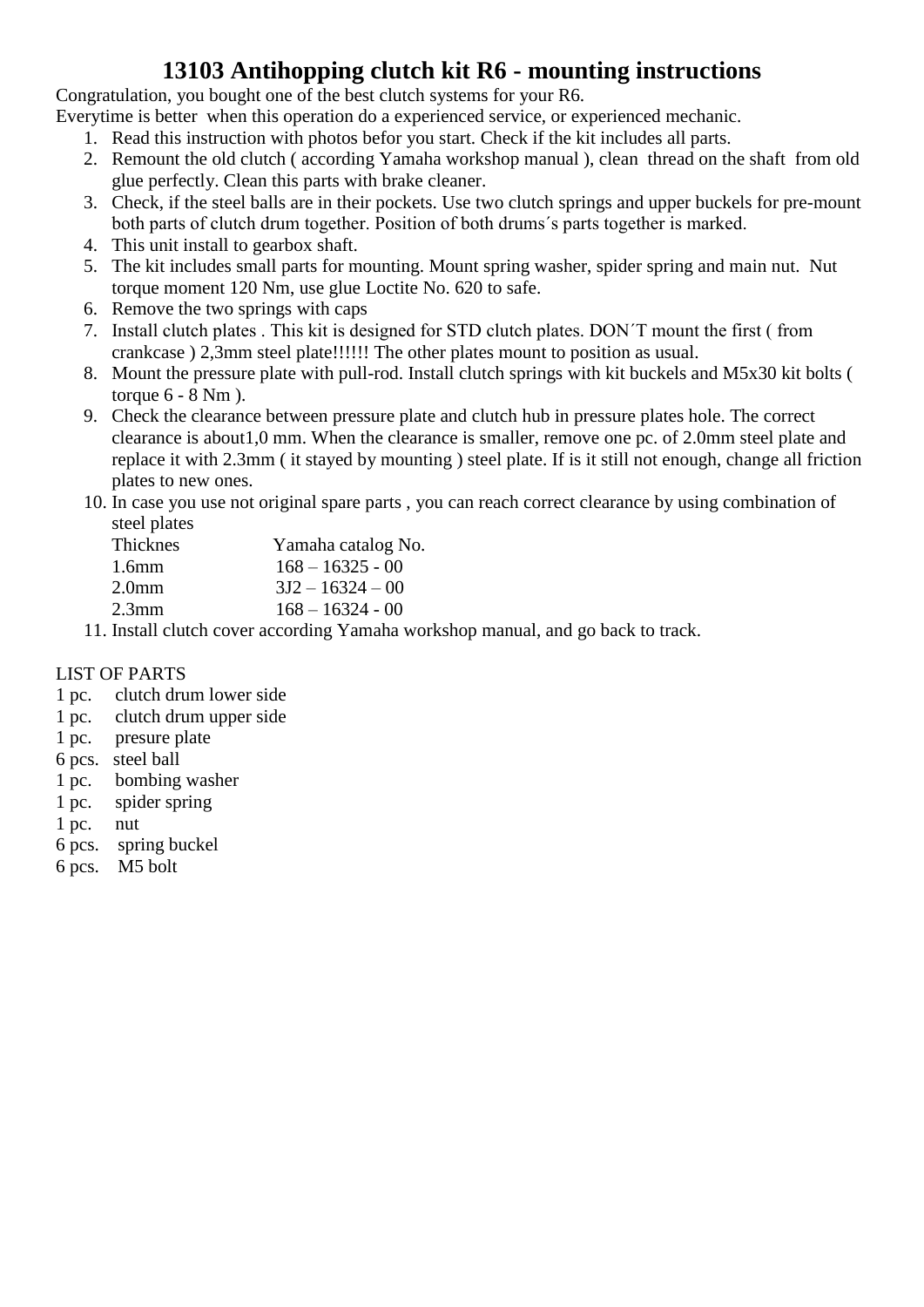## 13103 Picture A (pic.a)



# 13103 Picture B (pic.b)

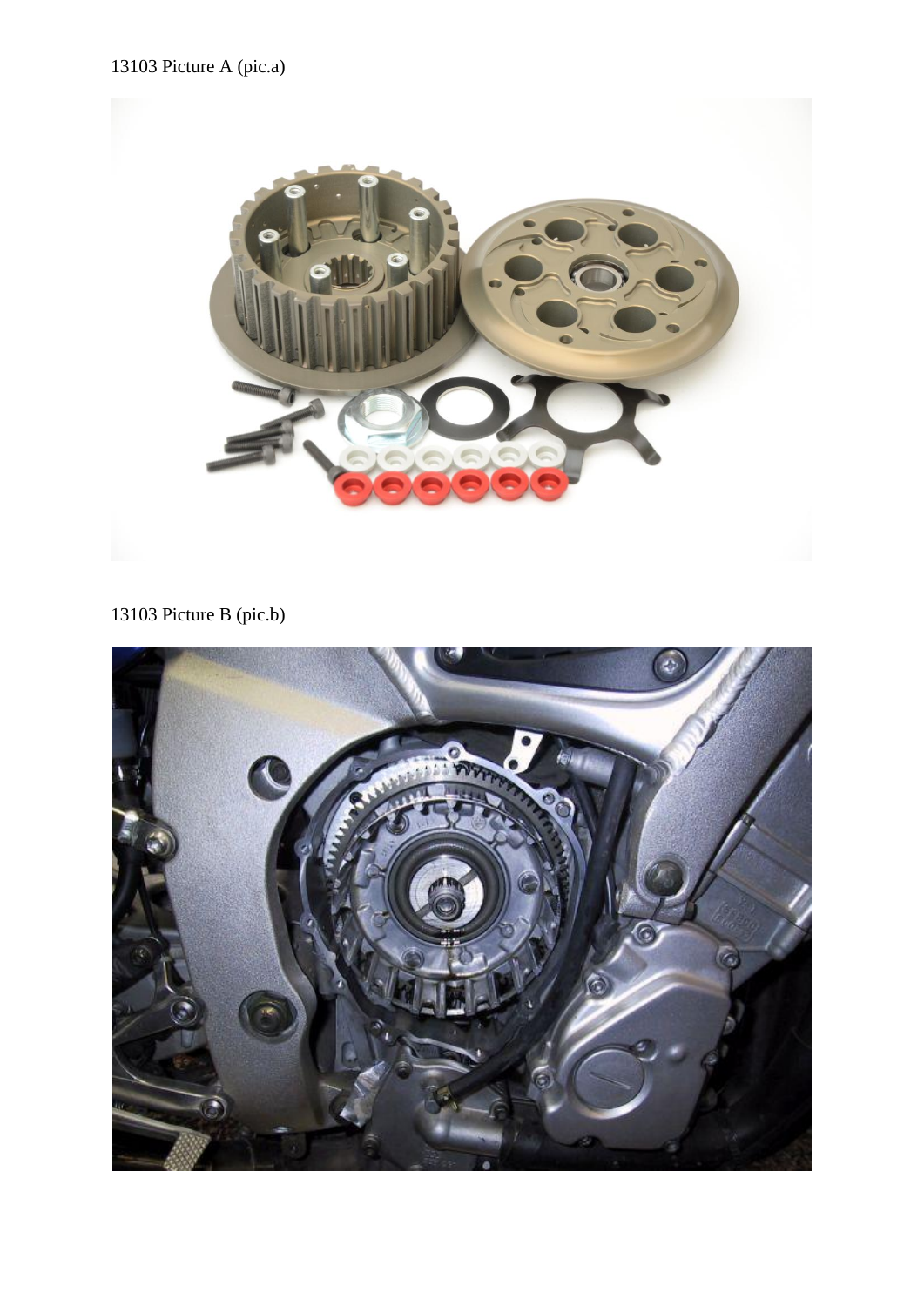

13103 Picture D (pic.d)

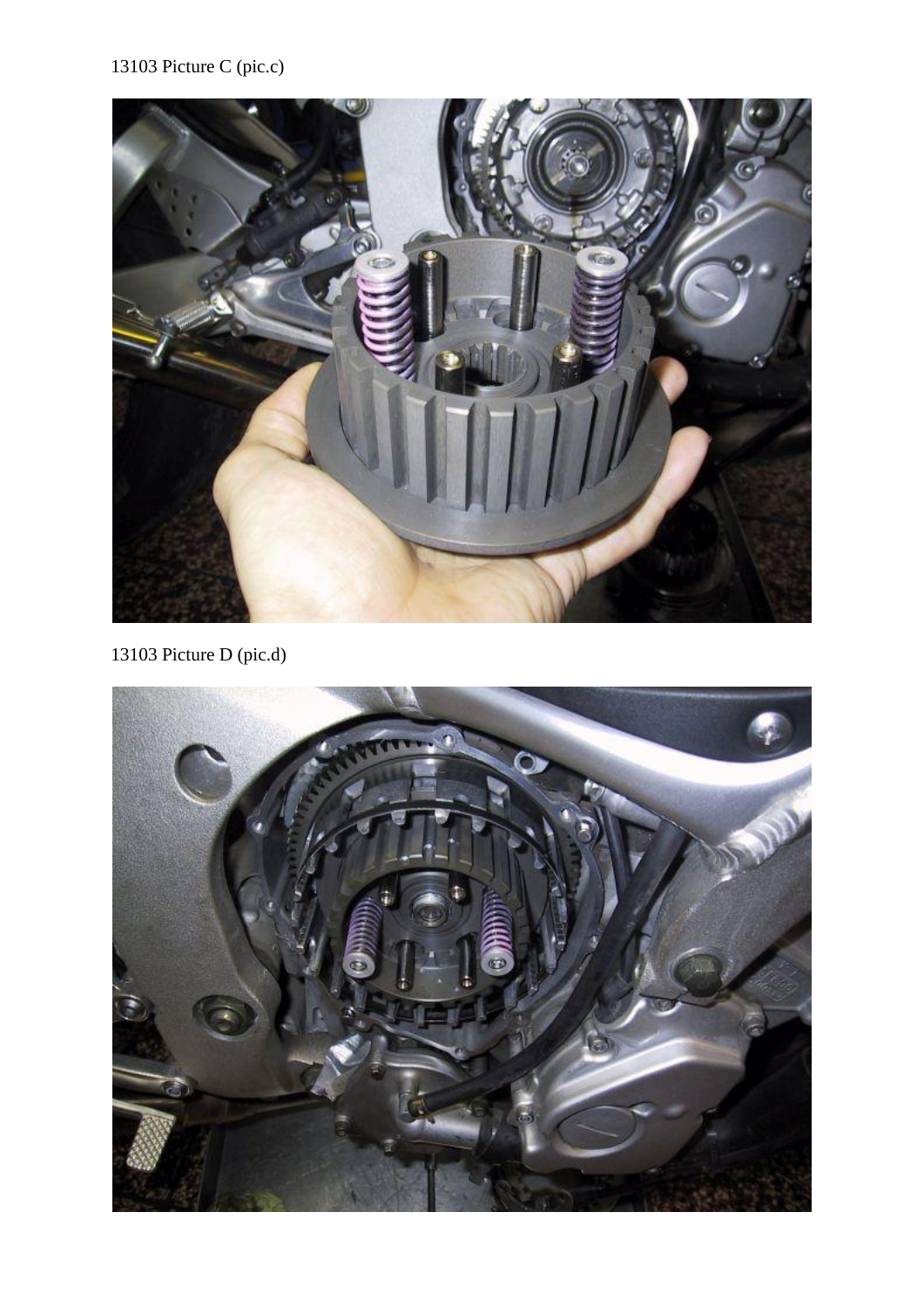## 13103 Picture E (pic.e)



13103 Picture F (pic.f)

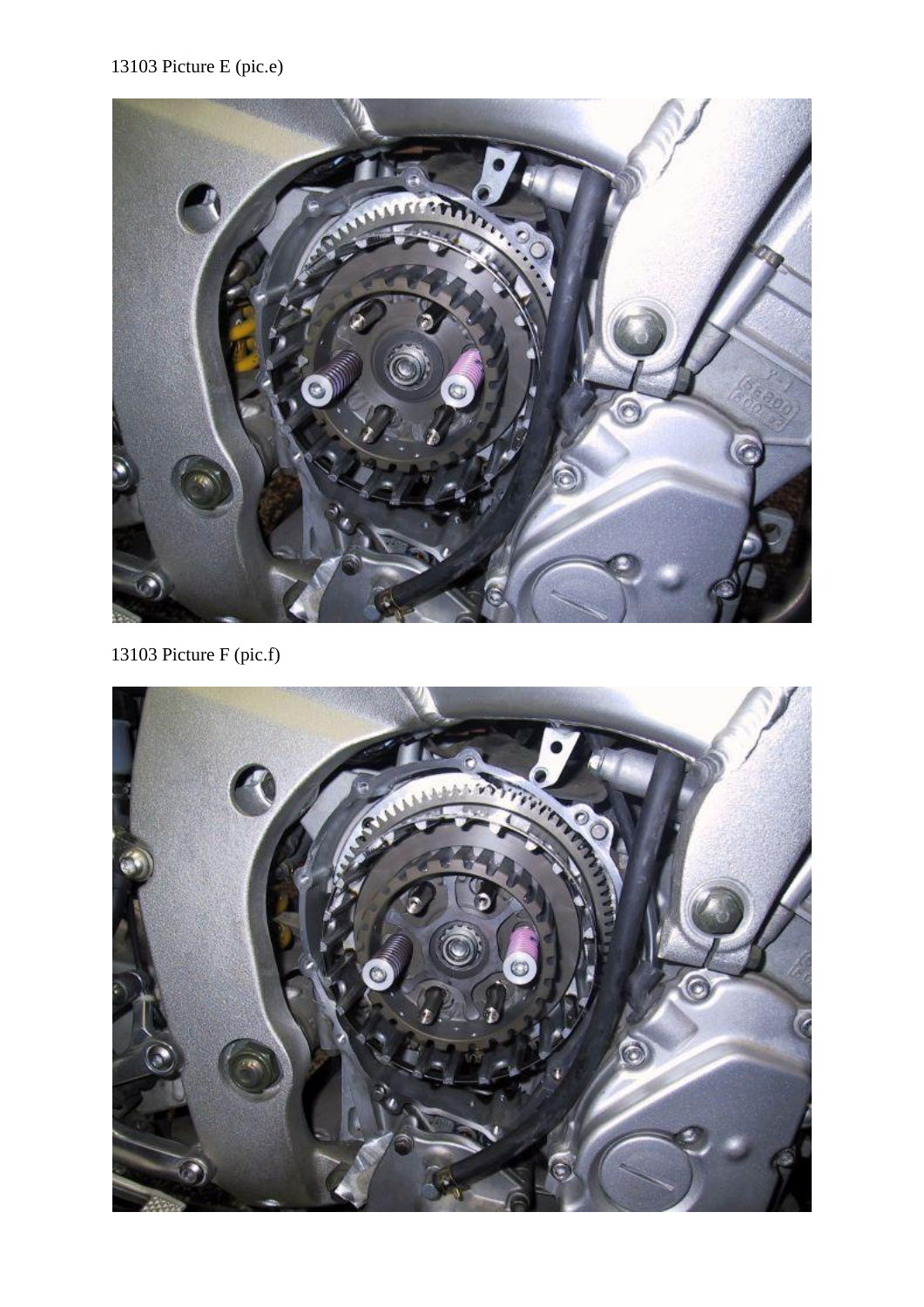# 13103 Picture G (pic.g)



13103 Picture H (pic.h)